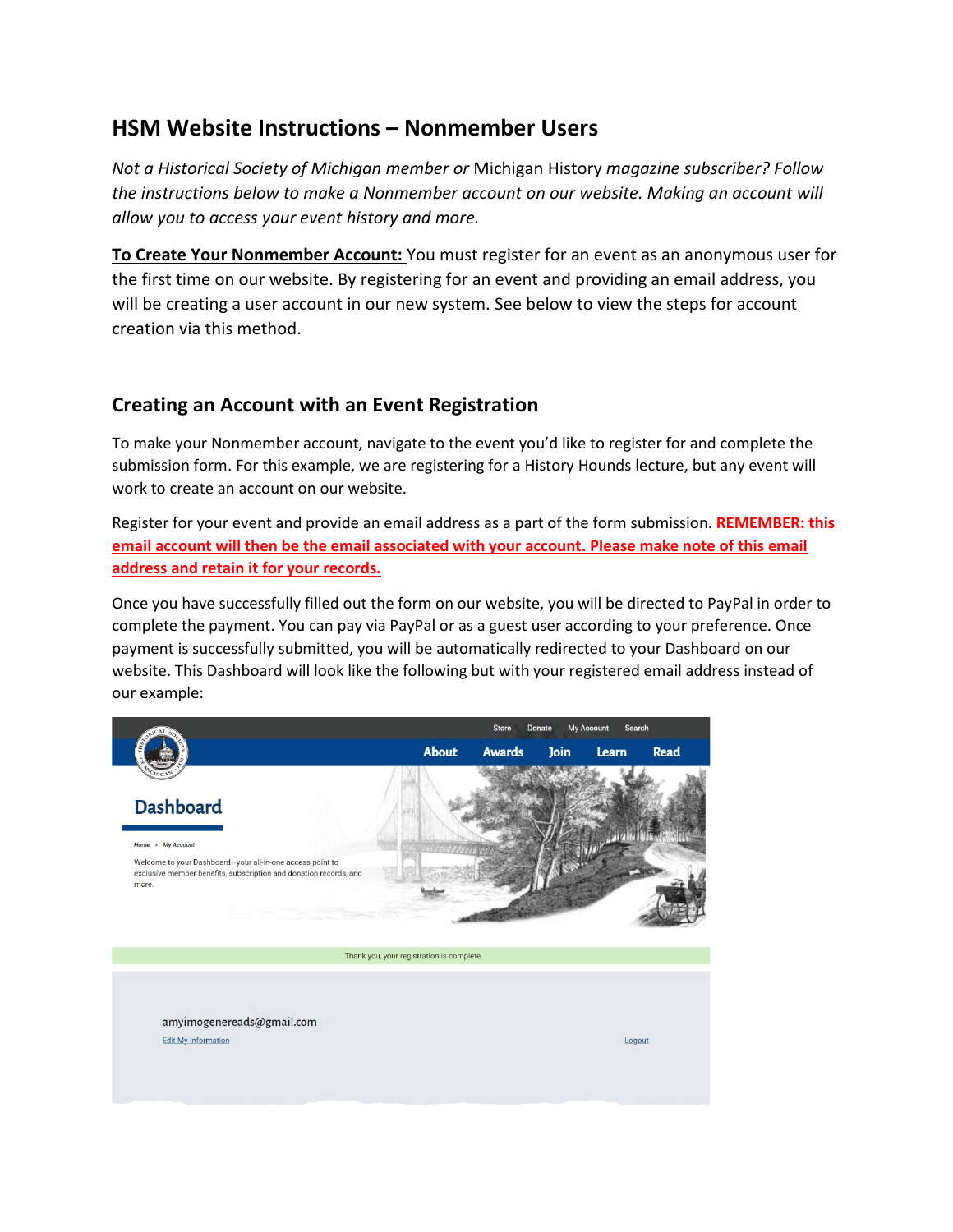While you are being redirected to this Dashboard screen, an email confirmation was sent to the email you provided in your registration. **To accurately follow through with that email's instructions, please logout of your Dashboard in this window before navigating to your email.** 



Now, navigate to your email inbox and look for your email confirmations. You should have received two emails—one email will be a confirmation of your form submission for the event you registered for. The subject line will reflect that and mention the event type. The second email will be titled "An administrator created an account for you at Historical Society of Michigan" and will look like the following photo. **NOTE: This email might go to a spam folder, promotions folder, or other spot in your email. Please look for it in all folders.**

| An administrator created an account for you at Historical Society of Michigan Inbox x                                                                                                                                                                                                                                                                                                                                                                                                                                                                                                                                                                                                           |                          | ē | Ø |
|-------------------------------------------------------------------------------------------------------------------------------------------------------------------------------------------------------------------------------------------------------------------------------------------------------------------------------------------------------------------------------------------------------------------------------------------------------------------------------------------------------------------------------------------------------------------------------------------------------------------------------------------------------------------------------------------------|--------------------------|---|---|
| Historical Society of Michigan hsm@hsmichigan.org via sendgrid.net<br>to me $-$                                                                                                                                                                                                                                                                                                                                                                                                                                                                                                                                                                                                                 | 11:56 AM (7 minutes ago) |   |   |
| amvimogenereads@gmail.com                                                                                                                                                                                                                                                                                                                                                                                                                                                                                                                                                                                                                                                                       |                          |   |   |
| Your new account at the Historical Society of Michigan is almost complete. You may now login by clicking this link:                                                                                                                                                                                                                                                                                                                                                                                                                                                                                                                                                                             |                          |   |   |
| #-\$437454.ct.sendqrid.net/ls/click?upn=HK9RzsGiALJOK5zRroW7E-2FktD6hlrtRNfUEQLaUDP1xCEkm Tz6qhcnqcibWlar3fKluJdEaLhlMDOGKxPb2uzkeGEo9iRpqAi1mhbUU-2BuMhQd0D8A9IF51kYFvUKW-2BC6Lw4_mq0tQl0zo3hSmfl3aWcov-2Bj<br>OKnuhAHSbayFUDtBu0Dq1mHGA276-2FDwplxWGQ6Y6-2BTQiwic3Um3WfQaz0nWFLJv1wchoXtaCChNIGtEICIEEUqzt0Fu4lBpM04llE478dNdsW71121P5de26qRsetV-2Fa8wer8DU3GD2BvNx4DAqOuKXPvPnEBZms-2B9nnqh1qEmC<br>Ti5o4xBO xx by2kw4T0rgl7gf33Chynzdcloj65cS8-3D                                                                                                                                                                                                                                           |                          |   |   |
| If clicking the above link does not work, you can copy and paste it into your browser. Once you finish creating your account, you will have access to your Dashboard under My Account. You'll be able to see information about                                                                                                                                                                                                                                                                                                                                                                                                                                                                  |                          |   |   |
| For subsequent logins, you will need to select Guest Login at https://u8137454.ct.sendqrid.net/ls/click?upn=HK9RzsGjALJOK5zRroW7E-2FktD6hlrtRNfUEQLaUDP1xCEkmjTz6qhcnqcibWlar3fKluJdEaLhIMDOGKxPb2u-2FKGVBV80fl3Po4uPps9nJc-3D<br>mg0tQl0zo3hSmfl3aWcov-2BjOKnuhAHSbagFUDtBu0Dg1mHGA276-2FDwplxWGQ6Y6-2BTQiwic3Um3WfQaz0nWFLJ9Vg9Wvh-2Filrux4Jy-2Fk55ztEIN7utl0wNB8fZ0kDYsgKNi9j4yd-2FcaNy9WK9H1BLIVTpQK-2B06V-2BxW-2FE2BhaCA6Fe2KiP0OhdbMto-<br>2FxDjHf98tQPWx3XmiKNNjl5FataUzY-2F105yaKrVNPN64HPmek9l-3D using:                                                                                                                                                                               |                          |   |   |
| Username: amyimogenereads@gmail.com<br>Password: The password you chose while making this account.                                                                                                                                                                                                                                                                                                                                                                                                                                                                                                                                                                                              |                          |   |   |
| If you later choose to become a household member of the Historical Society of Michigan (or subscribe to any of our publications), you will be able to access more account features by selecting the other login option. Find o<br>membership at https://u8137454.ct.sendgrid.net/ls/click?upn=HK9RzsGiALJOK5zRroW7E-2FktD6hlrtRNfUEQLaUDP1xCEkmiTz6ghcngcibWlar3fKluJdEaLhIMDOGKxPb2u34b1GiilAN1t2kZlb3VwEU-3DZvYe_mg0tQl0zo3hSmfl3aWcov-2BiOKnuh<br>AHSbagFUDtBu0Dg1mHGA276-2FDwplxWGQ6Y6-2BTQlwic3Um3WfQaz0nWFLJ7NYEec6lf6cQNd3-2FT-2FIrmL8Me04MvXeLn3g-2F64E2hSq52fRALGTHn78yC9JoyueVONTqt2Pha8hP-2BjK9wbnqU-2FPHQQK7AUj-2FUa2xU<br>aNNozkP2u4yhhGFqVa5zijuo9qyGauh-2ByqKR-2FkpPP9EDCbluA-3D |                          |   |   |
| Thank you!                                                                                                                                                                                                                                                                                                                                                                                                                                                                                                                                                                                                                                                                                      |                          |   |   |
| Historical Society of Michigan<br>7435 Westshire Drive<br>Lansing, MI 48917<br>Phone: (517) 324-1828<br>Fax: (517) 324-4370<br>www.hsmichigan.org                                                                                                                                                                                                                                                                                                                                                                                                                                                                                                                                               |                          |   |   |
|                                                                                                                                                                                                                                                                                                                                                                                                                                                                                                                                                                                                                                                                                                 |                          |   |   |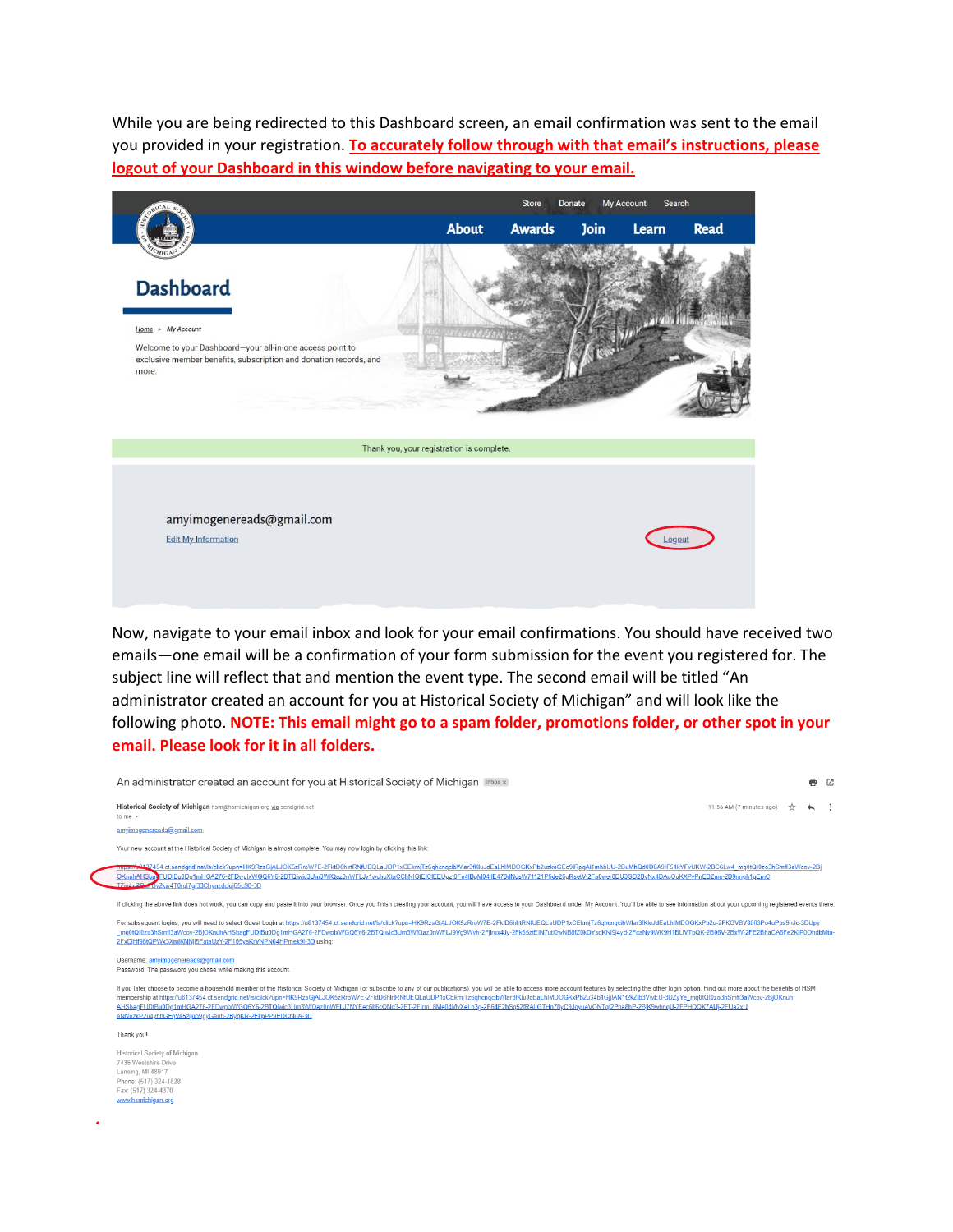Follow the instructions provided in that email and click on the first URL link to complete your account creation. It will then redirect you to this page below.



#### Click on "Submit" and then you will see our homepage with this green banner:



#### Welcome to our new website

In your email inbox—or in its spam, promotions, or other folder—you will see a second email titled "Replacement login information for [your email address] at Historical Society of Michigan." It will look like the following photo. Click on the first URL link again to set your password.



-- Historical Society of Michigan team